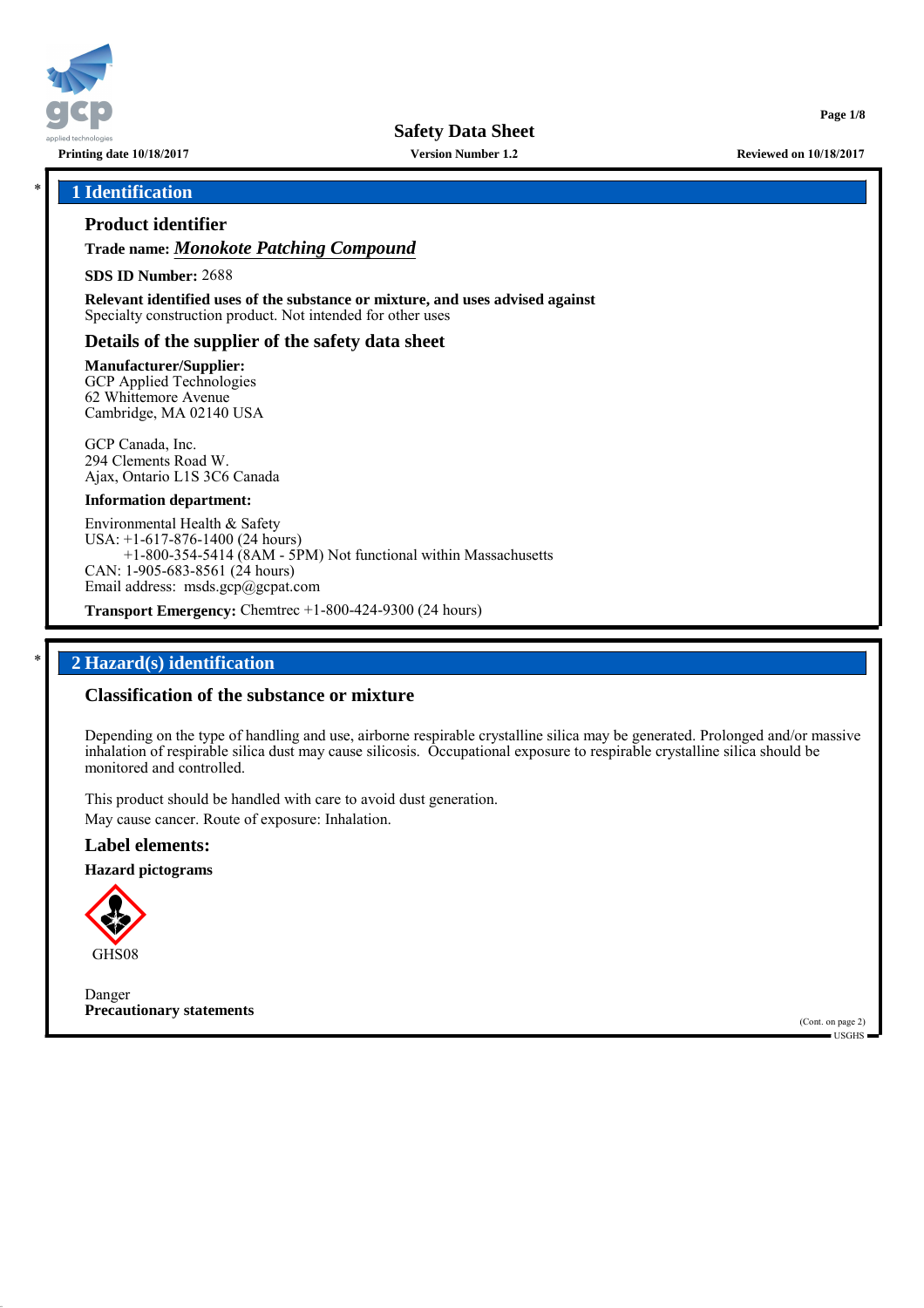# **Safety Data Sheet**

**Version Number 1.2**

**Page 2/8**

(Cont. from page 1)

# **Trade name:** *Monokote Patching Compound*

Do not handle until all safety precautions have been read and understood. Avoid breathing dust. Wash thoroughly after handling. In case of inadequate ventilation wear respiratory protection. Dispose of contents container in accordance with all applicable regulations.

Wash contaminated clothing before reuse. If inhaled, get medical advice/attention if you feel unwell.

May cause skin and eye irritation. Use personal protection equipment as required.

#### FOR PROFESSIONAL USE ONLY **NFPA ratings (scale 0 - 4)**

1 0  $\overline{0}$  $Health = 1$  $Fire = 0$ Reactivity  $= 0$ 

### **HMIS-ratings (scale 0 - 4)**

**HEALTH**  FIRE **REACTIVITY** 0 \*1  $\boxed{0}$ Health  $= *1$  $Flammability = 0$ Reactivity  $= 0$ 

### **Other hazards**

#### **Results of PBT and vPvB assessment**

**PBT:** Not applicable. **vPvB:** Not applicable.

### \* **3 Composition/information on ingredients**

#### **Chemical characterization: Mixture**

**Description:** Mixture of the hazardous substance(s) listed below with additional nonhazardous ingredients.

# **Hazardous components:** 7778-18-9 Calcium sulfate, natural 50-90%

 $14808-60-7$  Quartz (SiO2)  $\leq 2.0\%$ 

1317-65-3 Calcium carbonate 1.0-10.0%

### \* **4 First-aid measures**

### **Description of first aid measures**

**General information:** Get medical advice/attention if you feel unwell.

**After inhalation:** If breathing has stopped, give artificial respiration then oxygen if needed.

#### **After skin contact:**

Immediately wash contaminated skin with soap or mild detergent and water. If this chemical soaks clothing, immediately remove clothing and wash skin.

If skin irritation occurs, consult a doctor.

#### **After eye contact:**

Rinse cautiously with water for several minutes. If eye irritation occurs, consult a doctor.

#### **After swallowing:**

Rinse mouth.

Do NOT induce vomiting.

#### **Information for doctor:**

**Most important symptoms and effects, both acute and delayed** No further relevant information available.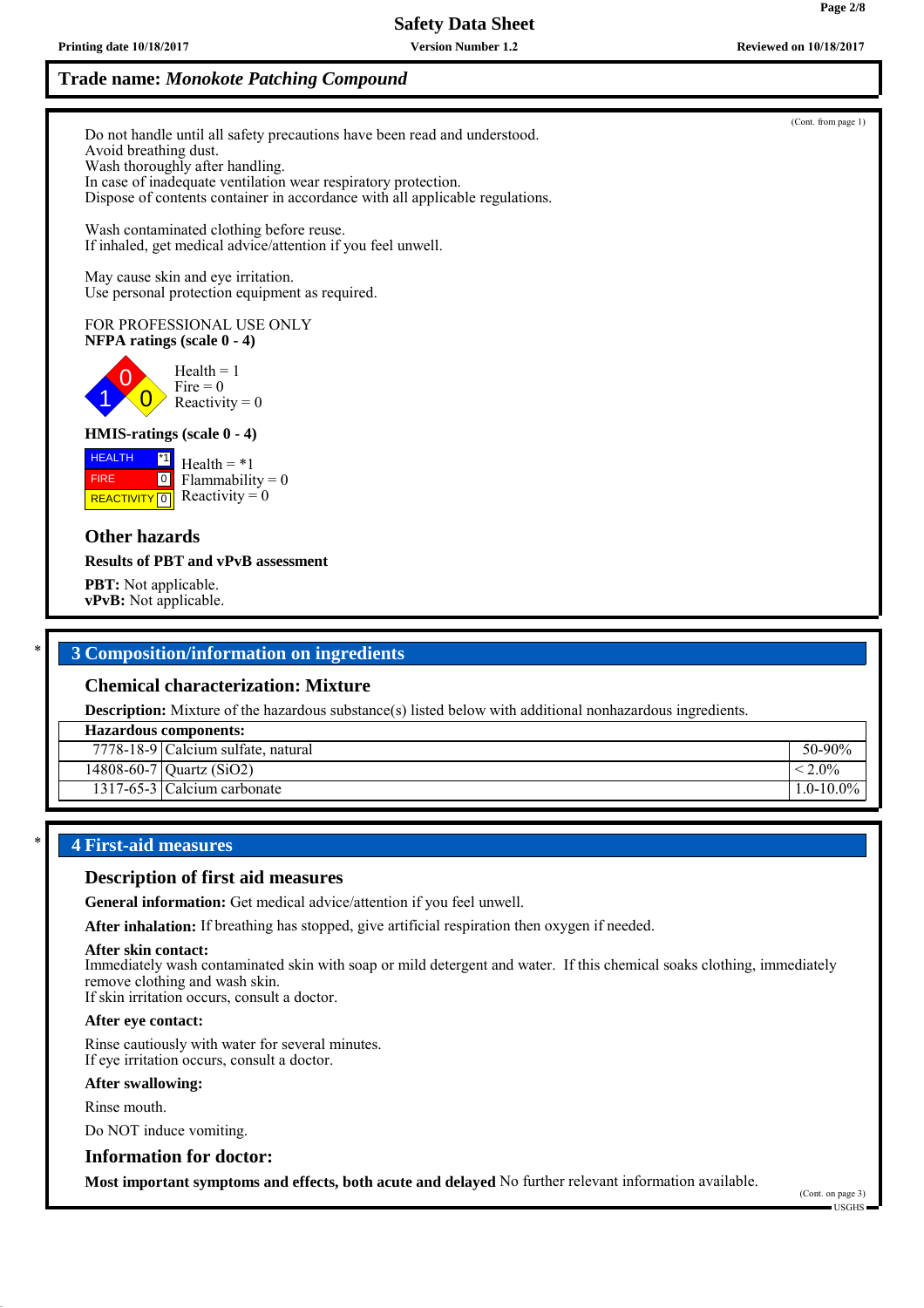**Version Number 1.2**

# **Trade name:** *Monokote Patching Compound*

(Cont. from page 2)

**Page 3/8**

**Indication of any immediate medical attention and special treatment needed** No further relevant information available.

### \* **5 Fire-fighting measures**

**Special hazards arising from the substance or mixture** No further relevant information available.

**Additional information** No further relevant information available.

### \* **6 Accidental release measures**

### **Personal precautions, protective equipment and emergency procedures**

Wear protective equipment. Keep unprotected persons away. Avoid formation of dust.

### **Methods and material for containment and cleaning up:**

Sweep up spilled product into receptacles. Avoid formation of dust. Vacuuming or wet sweeping may be used to avoid dust dispersal.

Dispose contaminated material as waste according to section 13 of the SDS.

#### **Reference to other sections**

See Section 7 for information on safe handling.

See Section 8 for information on personal protection equipment.

See Section 13 for disposal information.

### \* **7 Handling and storage**

### **Handling:**

#### **Precautions for safe handling**

Do not breathe dust.

Fit dust covers to mixers.

Prior to welding or cutting, Monokote must be removed from steel surfaces likely to be exposed to excessive heating.

Avoid contact with skin.

Avoid contact with eyes.

### **Conditions for safe storage, including any incompatibilities**

**Storage:**

**Further information about storage conditions:** Store in cool, dry conditions in well sealed original receptacles.

**Specific end use(s)** No further relevant information available.

### \* **8 Exposure controls/personal protection**

### **Additional information about design of technical systems:** No further data; see item 7.

### **Control parameters**

|           | Components with limit values that require monitoring at the workplace:                                                                              |  |
|-----------|-----------------------------------------------------------------------------------------------------------------------------------------------------|--|
|           | 1317-65-3 Calcium carbonate                                                                                                                         |  |
|           | TWA (USA) Short-term value: $10 \text{ mg/m}^3$ , mg/m3 ppm<br>Long-term value: $10 \text{ mg/m}^3$ , mg/m3 ppm<br>(Particulate matter no asbestos) |  |
|           | 14808-60-7 Quartz (SiO2)                                                                                                                            |  |
| PEL (USA) | see Quartz listing                                                                                                                                  |  |
|           | (Cont. on page 4)                                                                                                                                   |  |

USGHS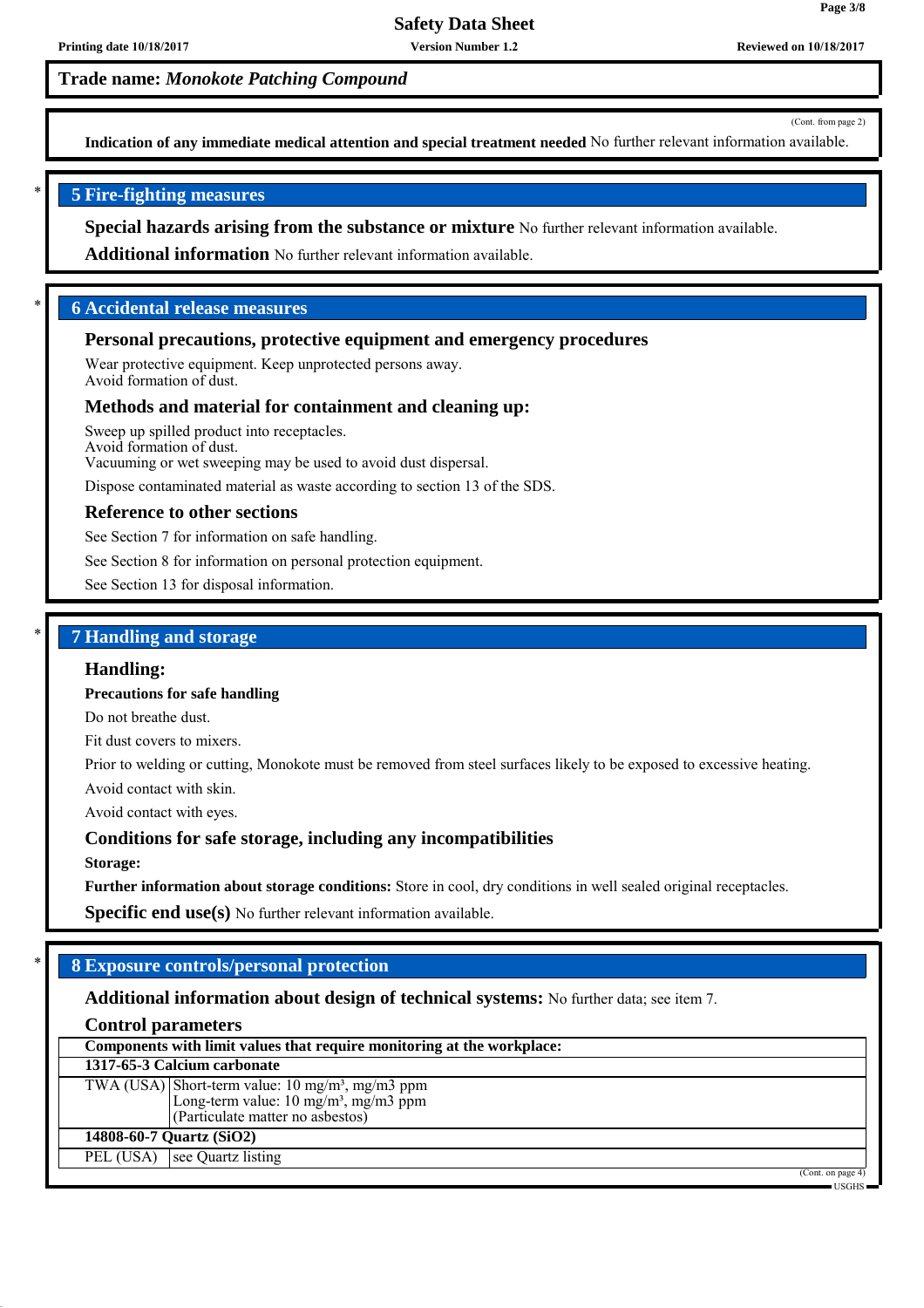| (Cont. from page 3)                                                               |
|-----------------------------------------------------------------------------------|
| REL (USA) $\lfloor$ Long-term value: 0.05* mg/m <sup>3</sup>                      |
| *respirable dust; See Pocket Guide App. A                                         |
| TLV (USA) Long-term value: $0.025*$ mg/m <sup>3</sup><br>* as respirable fraction |
|                                                                                   |

**Additional Occupational Exposure Limit Values for possible hazards during processing:**

In addition to the exposure limits referenced above, the following non-specific limits for dust apply to this product; OSHA, 15 mg/m3-TWA for Total Dust and 5 mg/m3-TWA as Respirable Dust, ACGIH, 10 mg/m3-TWA as Total Dust and 3 mg/ m3-TWA as Respirable Dust.

#### **Additional information:**

The lists that were valid during the creation were used as basis. Canadian employers must consult the exposure limits in their province. **Work/Hygienic Practices:** The usual precautionary measures for handling chemicals should be followed.

### **Exposure controls**

Minimize airborne dust generation. Use process enclosures, local exhaust ventilation or other engineering controls to keep airborne levels below specified exposure limits. If user operations generate dust, or mist, use ventilation to keep exposure to airborne particles below the exposure limit. Apply organizational measures, eg. by isolating personnel from dusty areas. Remove and wash soiled clothing.

#### **Personal protective equipment:**

**General protective and hygienic measures:**

Store protective clothing separately.

The usual precautionary measures for handling chemicals should be followed.

#### **Breathing equipment:**

Control exposure to ingredients with workplace control parameters if mentioned above. If no ingredients are listed, respiratory protection is generally not required.

If exposure limits are listed and may be exceeded, use approved respiratory protective equipment and filter type appropriate for the listed ingredients. (NIOSH, CEN, etc.).

**Protection of hands:** Gloves should be worn to prevent skin contact and should be impermeable and resistant to the product.

**Material of gloves** Gloves should be worn to prevent skin contact and should be impermeable and resistant to the product.

#### **Eye protection:**



Safety glasses with side shield protection.

Safety glasses with side shields should be worn to prevent contact due to splashing. Under high vapor mist concentrations, tightly sealed goggles should be worn.

#### **Body protection:**

Use personal protective equipment as required.

Take off contaminated clothing.

### \* **9 Physical and chemical properties**

| Information on basic physical and chemical properties                                                    |                                             |
|----------------------------------------------------------------------------------------------------------|---------------------------------------------|
| <b>General Information</b><br>Appearance:<br>Form:<br>Color:<br>Odor:<br>Odor threshold:                 | Powder<br>Grey<br>Earthy<br>Not determined. |
| $pH-value (\sim):$                                                                                       | Not applicable.                             |
| <b>Change in condition</b><br><b>Melting point/Melting range:</b><br><b>Boiling point/Boiling range:</b> | Undetermined.<br>Undetermined.              |
|                                                                                                          | (Cont. on page 5)                           |

**Page 4/8**

USGHS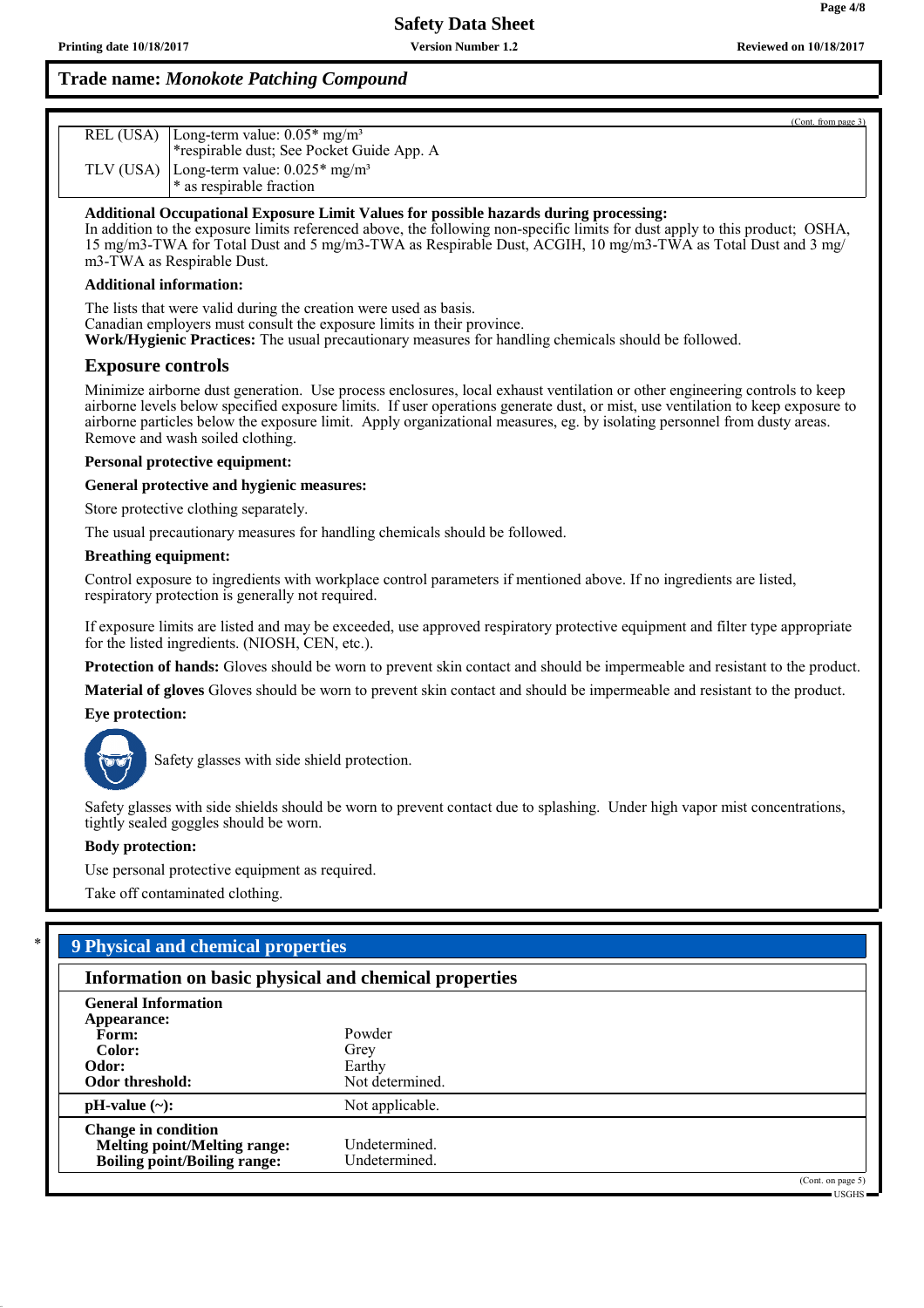|                                                                                                                    |                                                                                                  | (Cont. from page 4) |
|--------------------------------------------------------------------------------------------------------------------|--------------------------------------------------------------------------------------------------|---------------------|
| <b>Flash point:</b>                                                                                                | Not applicable.                                                                                  |                     |
| <b>Flammability (solid, gaseous):</b>                                                                              | Not determined.                                                                                  |                     |
| <b>Decomposition temperature:</b><br>Auto igniting:<br>Danger of explosion:                                        | Not determined.<br>Product is not selfigniting.<br>Product does not present an explosion hazard. |                     |
| <b>Explosion limits:</b><br>Lower:<br><b>Upper:</b><br><b>VOC Content (max):</b>                                   | Not determined<br>Not determined.<br>Not determined.                                             |                     |
| Vapor pressure:<br>Density: $(\sim)$<br><b>Relative density</b><br><b>Vapor density</b><br><b>Evaporation rate</b> | Not applicable.<br>Not determined.<br>Not determined.<br>Not applicable.<br>Not applicable.      |                     |
| Solubility in / Miscibility with<br>Water:                                                                         | Not miscible or difficult to mix.                                                                |                     |
| Partition coefficient (n-octanol/water): Not determined.                                                           |                                                                                                  |                     |
| Viscosity:<br>Dynamic:<br>Kinematic:<br>Molecular weight                                                           | Not applicable.<br>Not applicable.<br>Not applicable.                                            |                     |
| <b>Other information</b>                                                                                           | No further relevant information available.                                                       |                     |

# **10 Stability and reactivity**

**Reactivity** Stable under normal conditions.

**Chemical stability**

**Thermal decomposition:** No decomposition if used according to specifications.

**Possibility of hazardous reactions** No further relevant information available.

**Conditions to avoid** No further relevant information available.

**Incompatible materials:** No further relevant information available.

**Hazardous decomposition products:**

Carbon monoxide and carbon dioxide

Cutting or welding may generate Sulfur dioxide.

**Additional information:** See section 7 for information on handling, storage and conditions to be avoided.

### \* **11 Toxicological information**

# **Information on toxicological effects**

**Acute toxicity:**

**LD/LC50 values relevant for classification:**

**1317-65-3 Calcium carbonate** Oral LD50 6450 mg/kg (rat) LC50, 96h 10.000 mg/l (fish)

### **Primary irritant effect:**

**on the skin:** No irritating effect expected

**on the eye:** No irritating effect expected

**inhalation:** No irritating effect expected

**Additional toxicological information:** Prolonged exposure may cause risk of lung disease (i.e. silicosis and/or lung cancer).

(Cont. on page 6) USGHS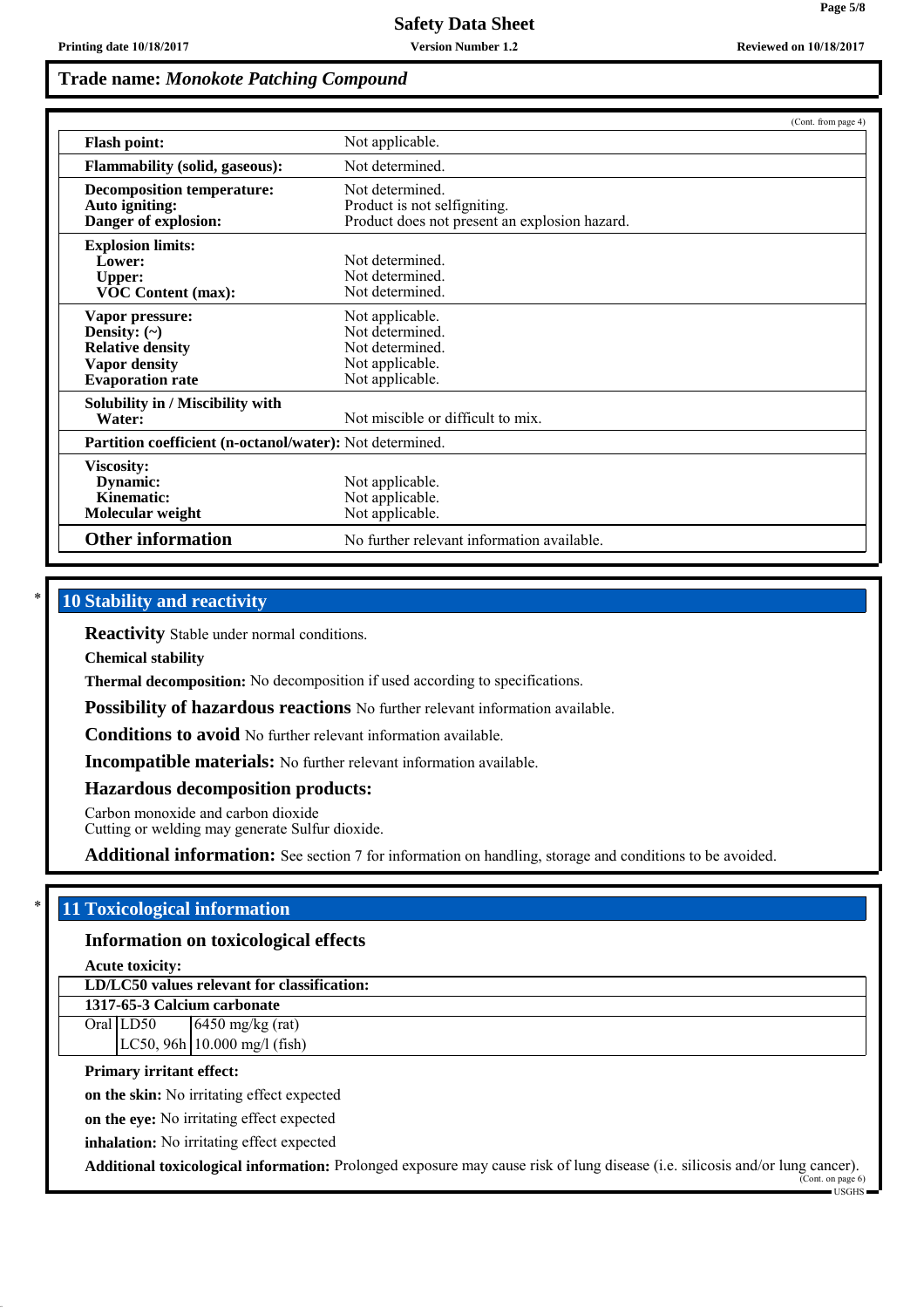(Cont. from page 5)

| Carcinogenic categories<br><b>IARC (International Agency for Research on Cancer) Human Carcinogenicity:</b><br>Group 1- Positive, Group 2A- Probable, Group 2B- Possible, Group 3- Not Classifiable |   |
|-----------------------------------------------------------------------------------------------------------------------------------------------------------------------------------------------------|---|
| 14808-60-7 Quartz (SiO2)                                                                                                                                                                            |   |
| 9003-53-6 Expanded Polystyrene                                                                                                                                                                      |   |
| <b>NTP (National Toxicology Program)</b><br>K-Known to be carcinogenic, R-May reasonably be anticipated to be carcinogenic<br>14808-60-7 Quartz (SiO2)                                              | K |
| <b>OSHA-Ca (Occupational Safety &amp; Health Administration)</b>                                                                                                                                    |   |
| None of the ingredients is listed.                                                                                                                                                                  |   |

# **12 Ecological information**

### **Toxicity**

**Aquatic toxicity:**

**1317-65-3 Calcium carbonate**

EC50, 48h 1.000 mg/l (daphnia magna)

EC50, 72h 10.000 mg/l (algae)

**Persistence and degradability** No further relevant information available.

### **Behavior in environmental systems:**

**Bioaccumulative potential** No further relevant information available.

**Mobility in soil** No further relevant information available.

### **Additional ecological information:**

**General notes:** Not known to be hazardous to water.

### **Results of PBT and vPvB assessment**

**PBT:** Not applicable. **vPvB:** Not applicable.

**Other adverse effects** No further relevant information available.

# **13 Disposal considerations**

**Waste treatment methods** Comply with Federal, State and local regulations.

**Recommendation:**



Must not be disposed of together with household garbage. Do not allow product to reach sewage system.

### **Uncleaned packagings:**

**Recommendation:** Disposal must be made according to official regulations.

# **14 Transport information**

**UN-Number**

**DOT, IMDG, IATA** Not applicable. **UN proper shipping name DOT, IMDG, IATA** Not applicable.

> (Cont. on page 7) USGHS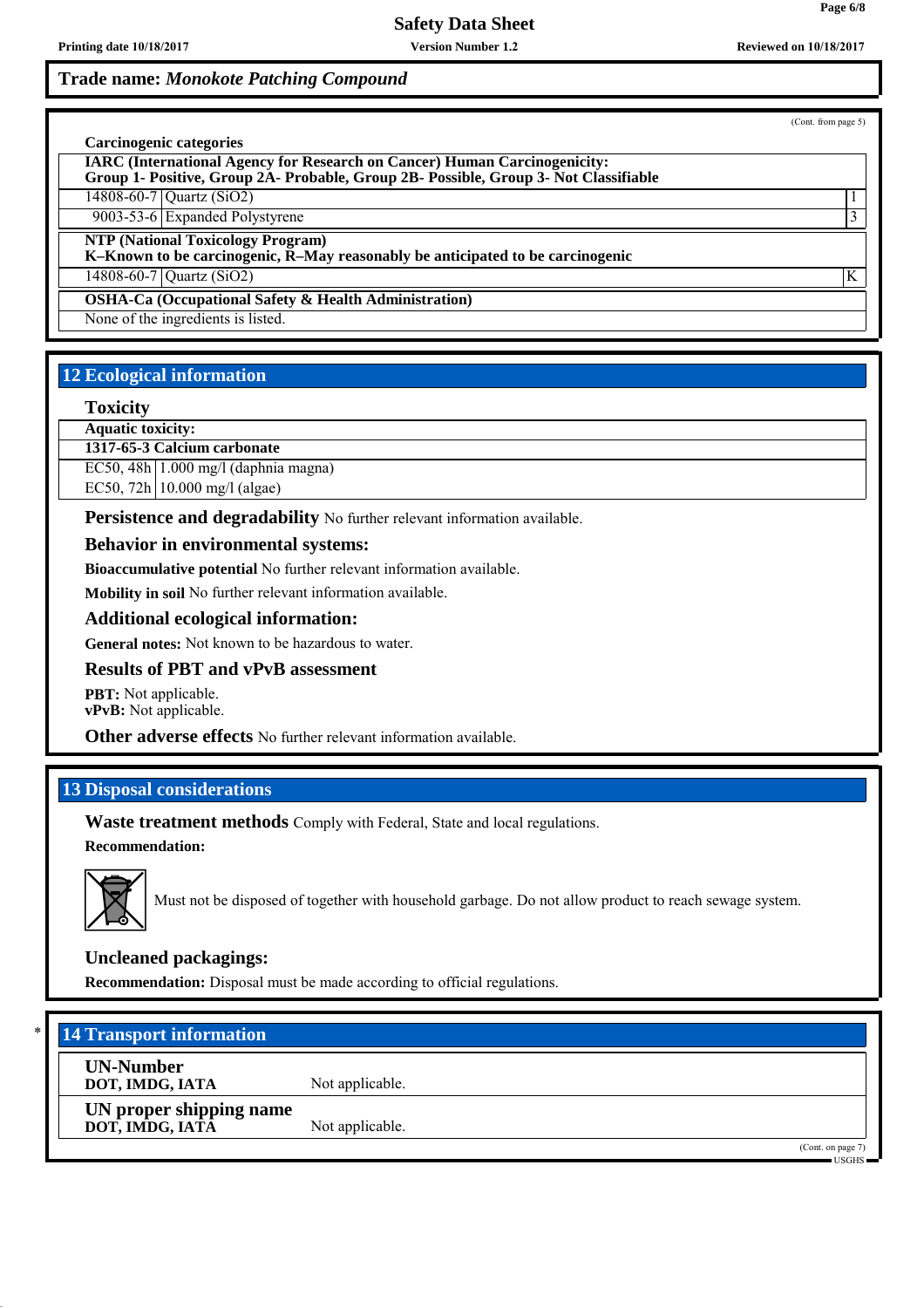|                                                           |                                                 | (Cont. from page 6) |
|-----------------------------------------------------------|-------------------------------------------------|---------------------|
| <b>Transport hazard class(es)</b>                         |                                                 |                     |
| DOT, IMDG, IATA<br><b>Class</b>                           | Not applicable.                                 |                     |
| <b>Packing group</b><br>DOT, IMDG, IATA                   | Not applicable.                                 |                     |
| <b>Environmental hazards:</b><br><b>Marine pollutant:</b> | No.                                             |                     |
| <b>Special precautions for user Not applicable.</b>       |                                                 |                     |
| <b>Transport/Additional information:</b>                  |                                                 |                     |
| <b>DOT</b><br><b>Remarks:</b><br>Note:                    | Not Regulated.<br>Not Regulated for Canada TDG. |                     |
| <b>UN</b> "Model Regulation":                             | Not applicable.                                 |                     |

| <b>15 Regulatory information</b>                            |                                                                                                                                                                       |                   |
|-------------------------------------------------------------|-----------------------------------------------------------------------------------------------------------------------------------------------------------------------|-------------------|
| <b>SARA (Superfund Amendments and Reauthorization Act)</b>  |                                                                                                                                                                       |                   |
| Section 302/304 (extremely hazardous substances):           |                                                                                                                                                                       |                   |
| None of the ingredients is listed.                          |                                                                                                                                                                       |                   |
|                                                             | Section 313 Reportable Ingredients (Chemicals present below reporting threshold are exempt):                                                                          |                   |
| None of the ingredients is listed.                          |                                                                                                                                                                       |                   |
| <b>SARA Section 312/Tier I &amp; II Hazard Categories:</b>  |                                                                                                                                                                       |                   |
| Health Delayed (chronic)                                    | Yes<br>Yes                                                                                                                                                            |                   |
| Health Immediate (acute)<br>Flammable                       | N <sub>0</sub>                                                                                                                                                        |                   |
| Reactive                                                    | N <sub>0</sub>                                                                                                                                                        |                   |
| Pressure                                                    | N <sub>0</sub>                                                                                                                                                        |                   |
| <b>North America Chemical Inventory Status</b>              |                                                                                                                                                                       |                   |
| <b>TSCA (Toxic Substances Control Act - United States):</b> |                                                                                                                                                                       |                   |
|                                                             | All ingredients are listed or exempt from listing unless otherwise noted below.                                                                                       |                   |
| <b>CEPA</b> (Canadian DSL):                                 |                                                                                                                                                                       |                   |
|                                                             | All ingredients are listed or exempt from listing unless otherwise noted below.                                                                                       |                   |
| <b>Right to Know Ingredient Disclosure:</b>                 |                                                                                                                                                                       |                   |
| 65996-61-4 Cellulosic Fiber                                 |                                                                                                                                                                       |                   |
| 9003-53-6 Expanded Polystyrene                              |                                                                                                                                                                       |                   |
| <b>California Proposition 65</b>                            |                                                                                                                                                                       |                   |
| <b>Chemicals known to cause cancer:</b>                     |                                                                                                                                                                       |                   |
| Quartz (SiO2)                                               |                                                                                                                                                                       |                   |
| Chemicals known to cause reproductive toxicity for females: |                                                                                                                                                                       |                   |
| None of the ingredients is listed.                          |                                                                                                                                                                       |                   |
| Chemicals known to cause reproductive toxicity for males:   |                                                                                                                                                                       |                   |
| None of the ingredients is listed.                          |                                                                                                                                                                       |                   |
| Chemicals known to cause developmental toxicity:            |                                                                                                                                                                       |                   |
| None of the ingredients is listed.                          |                                                                                                                                                                       |                   |
| <b>Carcinogenicity Categories</b>                           |                                                                                                                                                                       |                   |
| <b>EPA (Environmental Protection Agency)</b>                |                                                                                                                                                                       |                   |
| None of the ingredients is listed.                          |                                                                                                                                                                       |                   |
|                                                             | TLV-ACGIH (THE American Conference of Governmental Industrial Hygienists)<br>Human Carcinogen - A1 Confirmed, A2 Suspected, A3 Unknown Relevance, A4 Not Classifiable |                   |
| Quartz (SiO2)                                               |                                                                                                                                                                       | $\overline{A2}$   |
|                                                             | NIOSH-Cancer (National Institute for Occupational Safety and Health)                                                                                                  |                   |
| 14808-60-7 Quartz (SiO2)                                    |                                                                                                                                                                       |                   |
|                                                             |                                                                                                                                                                       | (Cont. on page 8) |